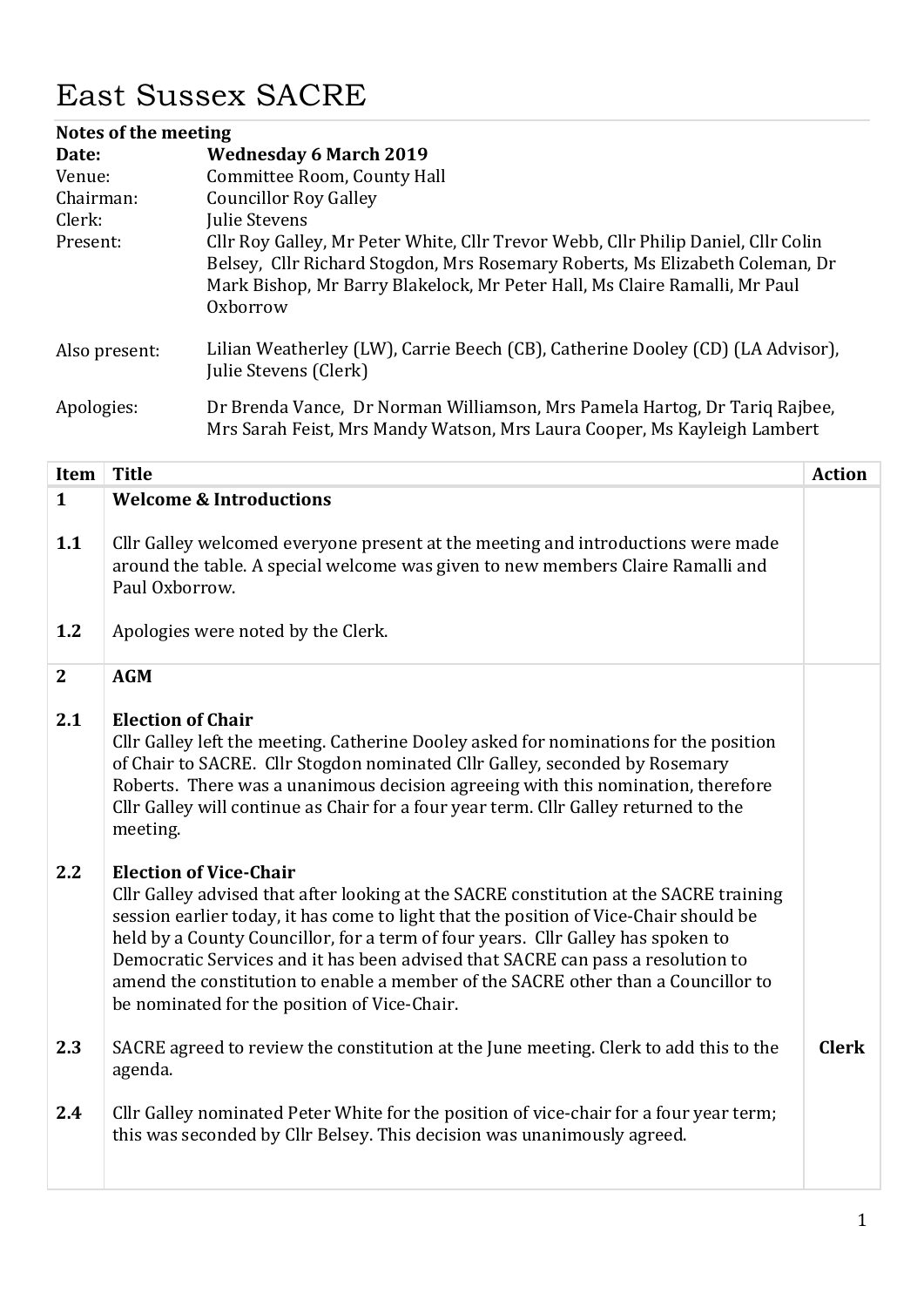|     | £7,000 budget for the activities of SACRE is protected and that SLES is only<br>accountable for the budget of £7,000.                                                                                                                                                                                                                |  |
|-----|--------------------------------------------------------------------------------------------------------------------------------------------------------------------------------------------------------------------------------------------------------------------------------------------------------------------------------------|--|
| 3.7 | Cllr Daniel raised the point that he was aware there were to be significant cuts to the<br>SLES budget and would this affect the SACRE budget? CD assured the meeting that the                                                                                                                                                       |  |
| 3.6 | CD stated that the message from the Chief Finance officer is that there will be no<br>impact to the support for SACRE from the overall reductions made. NOTE: this was<br>confirmed at the People Scrutiny meeting on March 7th.                                                                                                     |  |
| 3.5 | Cllr Galley responded that he was still unclear as the 2019/20 figure for the SACRE<br>budget is £10,000 in total with a breakdown of £7,000 through SLES to support the<br>work of SACRE and £3,000 contribution for infrastructure. Will this affect the support<br>that SACRE receives?                                           |  |
| 3.4 | CD asked Cllr Galley if he was satisfied with the response from the Head of Finance<br>regarding the amount that goes to the infrastructure of SACRE following on from<br>discussion at the November SACRE meeting i.e. £18,000 total SACRE budget with a<br>breakdown of £5,000 direct to SACRE and £13,000 for the infrastructure. |  |
| 3.3 | CD advised that the teacher's conference that had been cancelled for March due to<br>feedback from schools suggesting this was not a good time of year, would be reviewed<br>and a possible Teachers' conference could be held in the next academic year.                                                                            |  |
| 3.2 | CD confirmed that the Schools Learning and Effectiveness Service (SLES) had last year<br>provided a £2,500 supplement to cover the drop in income generated by training<br>courses.                                                                                                                                                  |  |
| 3.1 | CD gave an update on the SACRE budget; no paper had been prepared as there was no<br>change since the budget was discussed at the SACRE meeting in November 2018.                                                                                                                                                                    |  |
| 3   | <b>Budget update</b>                                                                                                                                                                                                                                                                                                                 |  |
| 2.7 | <b>Other faiths</b><br>Those attendees from 'other faiths' left the meeting to discuss the nomination, upon<br>returning it was agreed that Peter White was to be the chair for this group.                                                                                                                                          |  |
| 2.6 | <b>Teachers group</b><br>Peter Hall was nominated as chair of this group this was agreed by the other teacher<br>reps present.                                                                                                                                                                                                       |  |
|     | <b>Church of England group</b><br>Rosemary Roberts was the only member of this group attending the meeting today;<br>therefore Rosemary agreed to be the Chair of the Church of England group.                                                                                                                                       |  |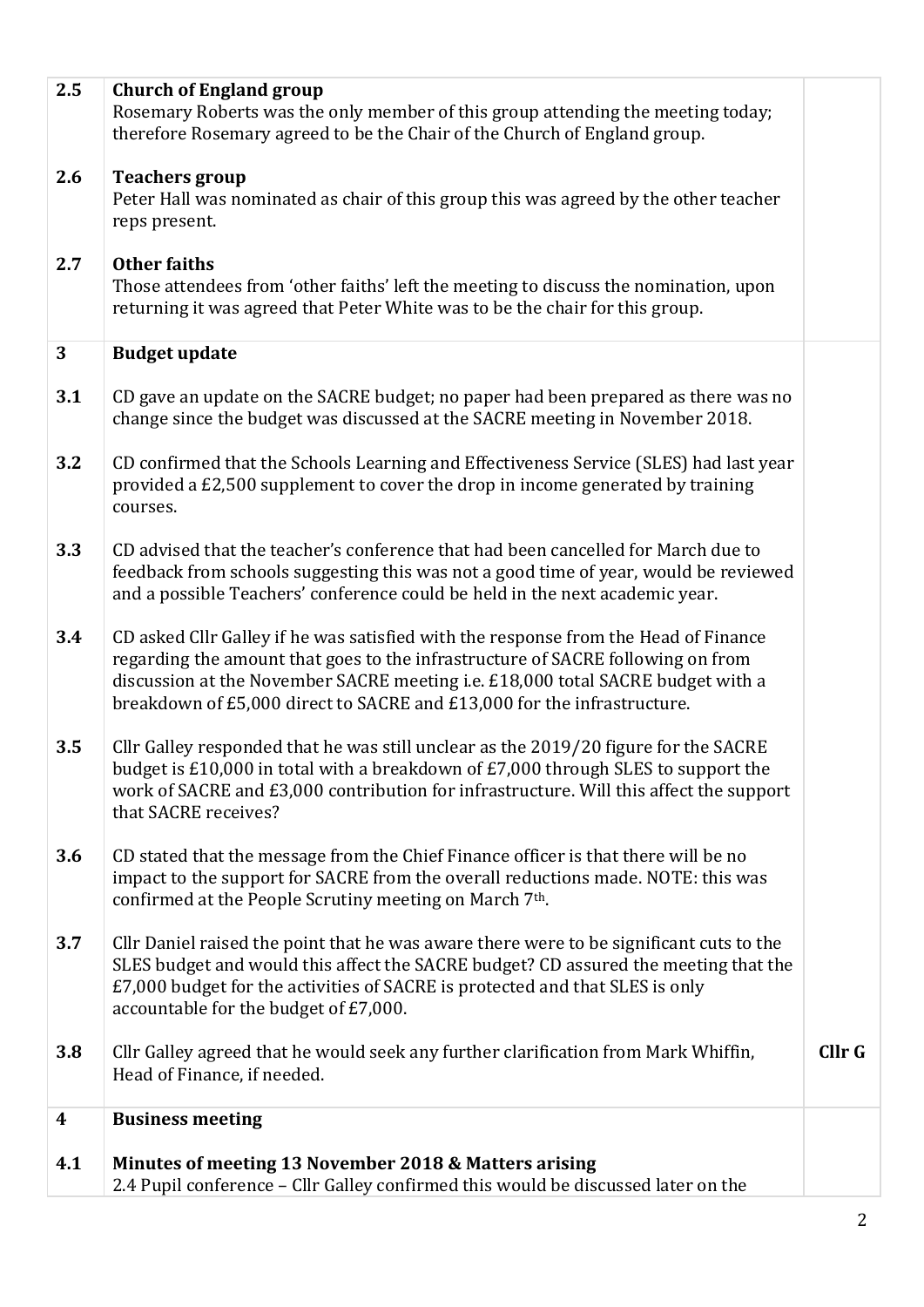|     | agenda. Dr Mark Bishop raised a point that he had made some suggestions for the<br>pupil conference at the SACRE meeting in November that had not been noted in the<br>minutes and would like to be able to discuss these further. Cllr Galley gave an<br>assurance that further discussion would take place regarding the pupil conference.                                                                                                                                                      |                    |
|-----|---------------------------------------------------------------------------------------------------------------------------------------------------------------------------------------------------------------------------------------------------------------------------------------------------------------------------------------------------------------------------------------------------------------------------------------------------------------------------------------------------|--------------------|
| 4.2 | 7.6 CORE report – it had been considered at the last meeting that SACRE may wish to<br>hold further discussion on this report. Cllr Galley advised that the Secretary of State<br>had written to the RE Commission and the role of SACRE's will not be affected as<br>suggested in the report. Cllr Galley added that he will consider if SACRE need to<br>discuss the report further in the future.                                                                                              |                    |
| 4.3 | 8.6 Cllr Daniel raised a point that he did not recall the discussion regarding the co-<br>option of the Humanist representative on SACRE. Cllr Galley confirmed that this<br>matter would be covered in the AOB item on the agenda.                                                                                                                                                                                                                                                               |                    |
| 4.4 | Ofsted letter<br>Cllr Galley had written to Amanda Spielman HMI Ofsted 20 December 2018, a reply<br>had been received dated 18 January 2019. Cllr Galley felt that the reply was not very<br>satisfactory as it appeared to be a standard response not addressing the points raised.<br>CD will be attending an Ofsted Briefing on 28 March regarding the Ofsted Framework<br>and will feed back any relevant information from this.<br>Clerk to circulate the Ofsted letters to the SACRE group. | CD<br><b>Clerk</b> |
| 4.5 | The minutes were agreed.                                                                                                                                                                                                                                                                                                                                                                                                                                                                          |                    |
| 5   | Local Safeguarding Children's Board (LSCB) update & Section 11 Audit                                                                                                                                                                                                                                                                                                                                                                                                                              |                    |
| 5.1 | Cllr Galley welcomed Victoria Jones to the meeting. Victoria is the LSCB manager<br>within Children's Services. The purpose of Victoria's visit to the meeting was to<br>strengthen the engagement with non-statutory agencies on safeguarding practices<br>and to bring to the attention of SACRE the safeguarding of children and how to report<br>any concerns to the LSCB.                                                                                                                    |                    |
| 5.2 | Victoria brought attention to the Voluntary Safeguarding Code of Practice for out of<br>school settings. Consultation on this document closed last week.                                                                                                                                                                                                                                                                                                                                          |                    |
| 5.3 | Victoria explained the section 11 audit; this document had been circulated to SACRE<br>prior to the meeting. The audit gives assurance regarding safeguarding practices.<br>The SACRE members were invited to feed back any comments regarding this audit.                                                                                                                                                                                                                                        |                    |
| 5.4 | With regard to visits to schools Victoria advised that SACRE members should speak to<br>the Headteacher regarding the safeguarding procedures for visitors in their school.                                                                                                                                                                                                                                                                                                                       |                    |
| 5.5 | CD added that her main role and responsibility in SLES is for Safeguarding and the<br>main issue is how we conduct ourselves when visiting schools and ensure that we<br>abide by the safeguarding policy of that school.                                                                                                                                                                                                                                                                         |                    |
| 5.6 | Cllr Galley suggested that prior to any school visits we ask then to send over their<br>safeguarding guidelines before the visit.                                                                                                                                                                                                                                                                                                                                                                 |                    |
|     | Cllr Galley thanked Victoria for attending the meeting.                                                                                                                                                                                                                                                                                                                                                                                                                                           |                    |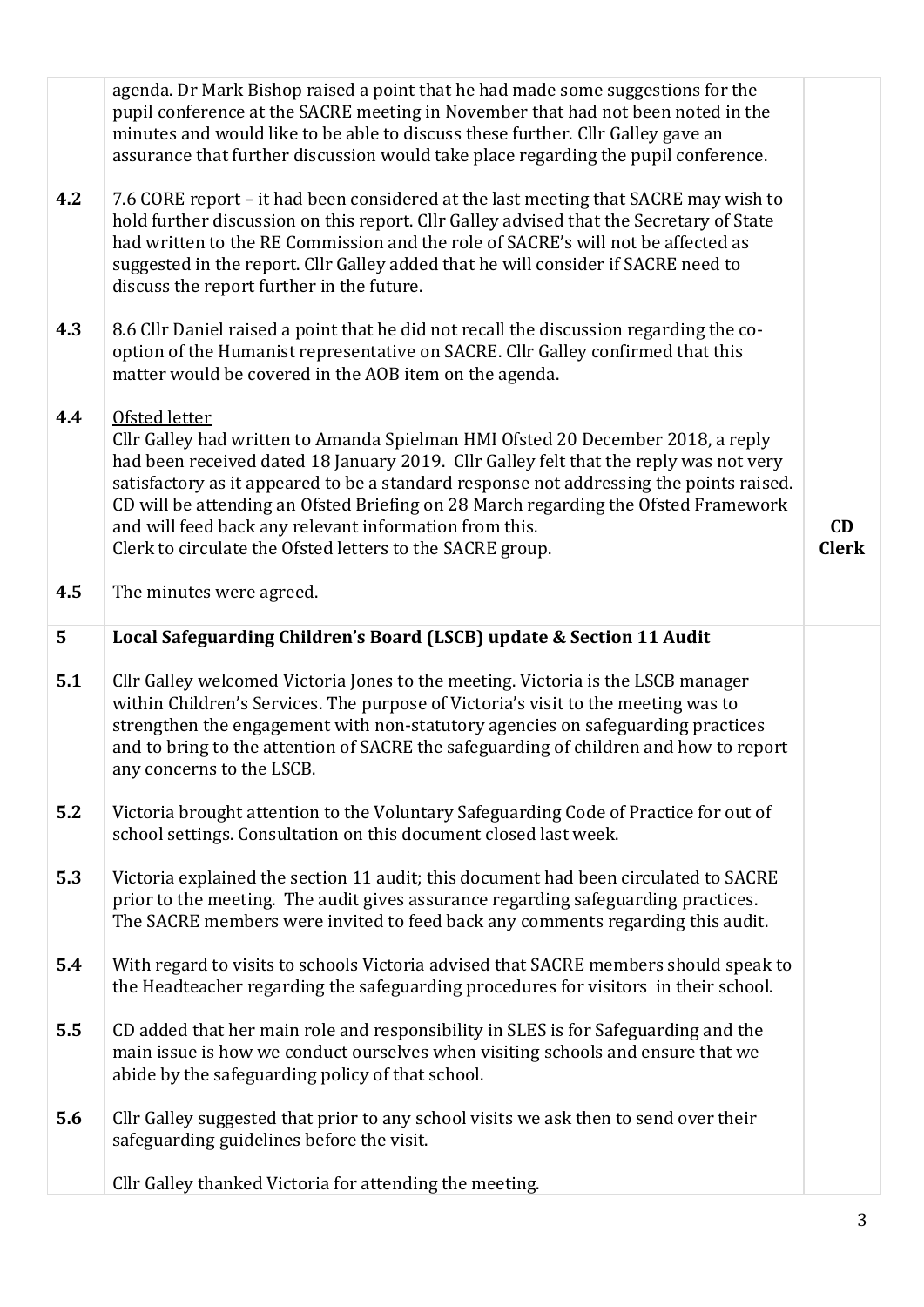| 6              | <b>Report to the People's Scrutiny Committee</b>                                                                                                                                                                                                                                                                                                                                                                                                                                                                                  |              |
|----------------|-----------------------------------------------------------------------------------------------------------------------------------------------------------------------------------------------------------------------------------------------------------------------------------------------------------------------------------------------------------------------------------------------------------------------------------------------------------------------------------------------------------------------------------|--------------|
| 6.1            | The Chair of SACRE's Report had been circulated to the SACRE members prior to the<br>meeting. The report will go to the Scrutiny Committee on 7 March 2019 once agreed<br>by SACRE.                                                                                                                                                                                                                                                                                                                                               |              |
| 6.2            | Cllr Galley suggested one amendment to the report at 4.3 (iv) to read "A complaint<br>was made about provision at a secondary school. Since the initial complaint the<br>school has introduced significant improvements but the requirements of the locally<br>agreed syllabus are yet to be met in full".                                                                                                                                                                                                                        |              |
| 6.3            | Cllr Webb declared an interest as a member of the People's Scrutiny Committee and<br>asked if the officers present had any comments to make.                                                                                                                                                                                                                                                                                                                                                                                      |              |
| 6.4            | CD commented that our advice in relation to the proposed amendment is that this is<br>not the agreement that was made with the headteacher at the end of the visit to this<br>school.                                                                                                                                                                                                                                                                                                                                             |              |
| 6.5            | Cllr Galley responded that SACRE is an independent body whose duties are to advise<br>the local authority, and he felt strongly that the amendment did reflect the feedback<br>to the school.                                                                                                                                                                                                                                                                                                                                     | <b>Clerk</b> |
| 6.6            | SACRE agreed the amendment to 4.3 (iv) of the SACRE Annual Report to the People's<br><b>Scrutiny Committee.</b>                                                                                                                                                                                                                                                                                                                                                                                                                   |              |
| $\overline{7}$ | <b>GCSE Results 2018</b>                                                                                                                                                                                                                                                                                                                                                                                                                                                                                                          |              |
| 7.1            | The GCSE results had been circulated to the SACRE group prior to the meeting. These<br>were also an appendix to the Scrutiny Report. Cllr Galley raised a query regarding the<br>fact that several schools had no data entry. CB agreed to look into this ready for the<br>Scrutiny Committee the following day.                                                                                                                                                                                                                  | CB           |
| 7.2            | Cllr Galley proposed he should send letters on behalf of SACRE to the following<br>schools congratulating them on their achievements:<br>ARK William Parker, Chailey, Robertsbridge, Seaford Head, Claverham and Uckfield<br>UTC. SACRE agreed that this would be a positive and welcome action.                                                                                                                                                                                                                                  | Cllr G       |
| 7.3            | CD gave an overview of the 2018 GCSE results. The take up of the full course was<br>32.2% of students across the county, of these 71.1% achieved a 9 - 4 pass and 32.2%<br>achieved a 9 - 5 pass. Both figures are above the national average.<br>With regard to the short course, 2% entered against a national figure of 3% take-up<br>rate. Nationally there was a greater drop in pupil's entering GCSE RE both short and<br>full courses, in East Sussex, although there was a drop in entries it was less than<br>national. |              |
| 7.4            | The subject of 'A' level RE results was raised. CB clarified that the majority of East<br>Sussex schools do not have a sixth form and students will therefore move onto a<br>Further Education provision to study 'A' levels. The Agreed Syllabus does not go<br>beyond age 16. The results for 'A' levels shown on the documents that SACRE have<br>been given are for students taking 'A' levels early in year 11.<br>CB to see if we are able to provide the 'A' level results for schools and colleges in East                | CB           |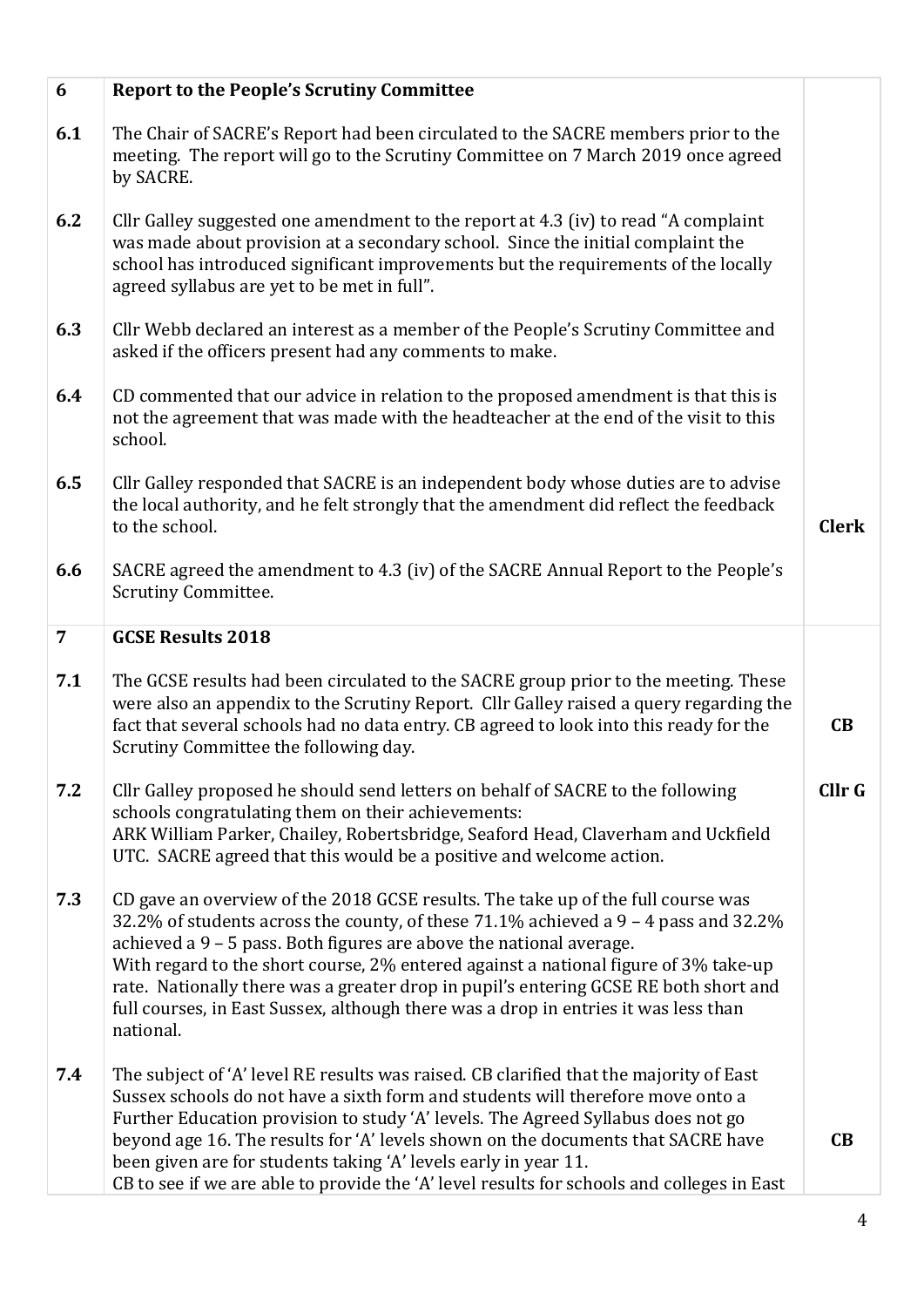|     | Sussex, this will be sent to SACRE once available.                                                                                                                                                                                                                                                                                                                                                                                                                                                                                                                                                                                                                                                                                                                                                                                                                                              |                              |
|-----|-------------------------------------------------------------------------------------------------------------------------------------------------------------------------------------------------------------------------------------------------------------------------------------------------------------------------------------------------------------------------------------------------------------------------------------------------------------------------------------------------------------------------------------------------------------------------------------------------------------------------------------------------------------------------------------------------------------------------------------------------------------------------------------------------------------------------------------------------------------------------------------------------|------------------------------|
| 7.5 | It was agreed that a review of the SACRE Development Plan will be included on the<br>agenda for the June meeting.                                                                                                                                                                                                                                                                                                                                                                                                                                                                                                                                                                                                                                                                                                                                                                               | <b>Clerk</b><br>CB/CD        |
| 7.6 | CB and CD will look into which sixth forms and colleges offer RE.                                                                                                                                                                                                                                                                                                                                                                                                                                                                                                                                                                                                                                                                                                                                                                                                                               |                              |
| 8   | <b>School visits</b>                                                                                                                                                                                                                                                                                                                                                                                                                                                                                                                                                                                                                                                                                                                                                                                                                                                                            |                              |
| 8.1 | Cllr Galley circulated a document to the meeting showing a list of mainly secondary<br>schools, and some primary schools visited by members of SACRE since 2016. A<br>commentary on each visit was included in the document.                                                                                                                                                                                                                                                                                                                                                                                                                                                                                                                                                                                                                                                                    |                              |
| 8.2 | The overall position was discussed and CB confirmed that the local authority within<br>their monitoring role can support members of SACRE with school visits but we need<br>to be balanced and measured in our approach and be very clear with schools about<br>the purpose and format of the visits.                                                                                                                                                                                                                                                                                                                                                                                                                                                                                                                                                                                           |                              |
| 8.3 | Cllr Galley suggested that he wrote to the Lead Member with any concerns regarding<br>the schools to advise the local authority.<br>CD advised that we must make sure that all schools should be subject to the same<br>level of scrutiny.                                                                                                                                                                                                                                                                                                                                                                                                                                                                                                                                                                                                                                                      |                              |
| 8.4 | LW currently sends a questionnaire to all schools in October as an annual audit. The<br>questionnaire from this year was mainly completed by schools at network meetings.<br>This has not yet been analysed and evaluated. It was agreed that the questionnaire<br>currently sent to schools needs to be revisited.                                                                                                                                                                                                                                                                                                                                                                                                                                                                                                                                                                             | LW                           |
| 8.5 | Barry Blakelock commented that the comments against the current list of visits<br>covered a range of areas such as exam results, curriculum, teaching, entries for GCSE,<br>curriculum coverage at KS3 and KS4 etc. and as a result there is not currently a<br>consistent view to measure quality of provision. He explained that the secondary<br>schools now have a Secondary Improvement Board and Area Groups and a good time<br>to send the questionnaire would be the autumn term working through the Area<br>Groups. Barry is happy to liaise with the secondary heads and assist with data<br>collection. It was agreed we would develop a more robust framework for assessing<br>how well schools are meeting the entitlement of pupils as laid down in legislation. BB<br>would liaise with Peter hall and Claire Ramalli to take this forward with support from<br>LW and officers. | <b>BB</b><br><b>PH</b><br>CR |
| 8.6 | CB suggested a piece of work be undertaken by LW to revise the questionnaire and<br>undertake the analysis of this year's returns and then produce a document listing the<br>schools A-Z and including data and the analysis from the questionnaires so that we<br>have a more systematic view of RE across the county.                                                                                                                                                                                                                                                                                                                                                                                                                                                                                                                                                                         | LW                           |
| 9   | <b>RE View</b>                                                                                                                                                                                                                                                                                                                                                                                                                                                                                                                                                                                                                                                                                                                                                                                                                                                                                  |                              |
| 9.1 | LW gave an overview of the content of the RE View. It was agreed to change the<br>wording regarding the conference to "We are at a planning stage and looking to<br>arrange a conference for the next academic year".                                                                                                                                                                                                                                                                                                                                                                                                                                                                                                                                                                                                                                                                           | <b>Clerk</b>                 |